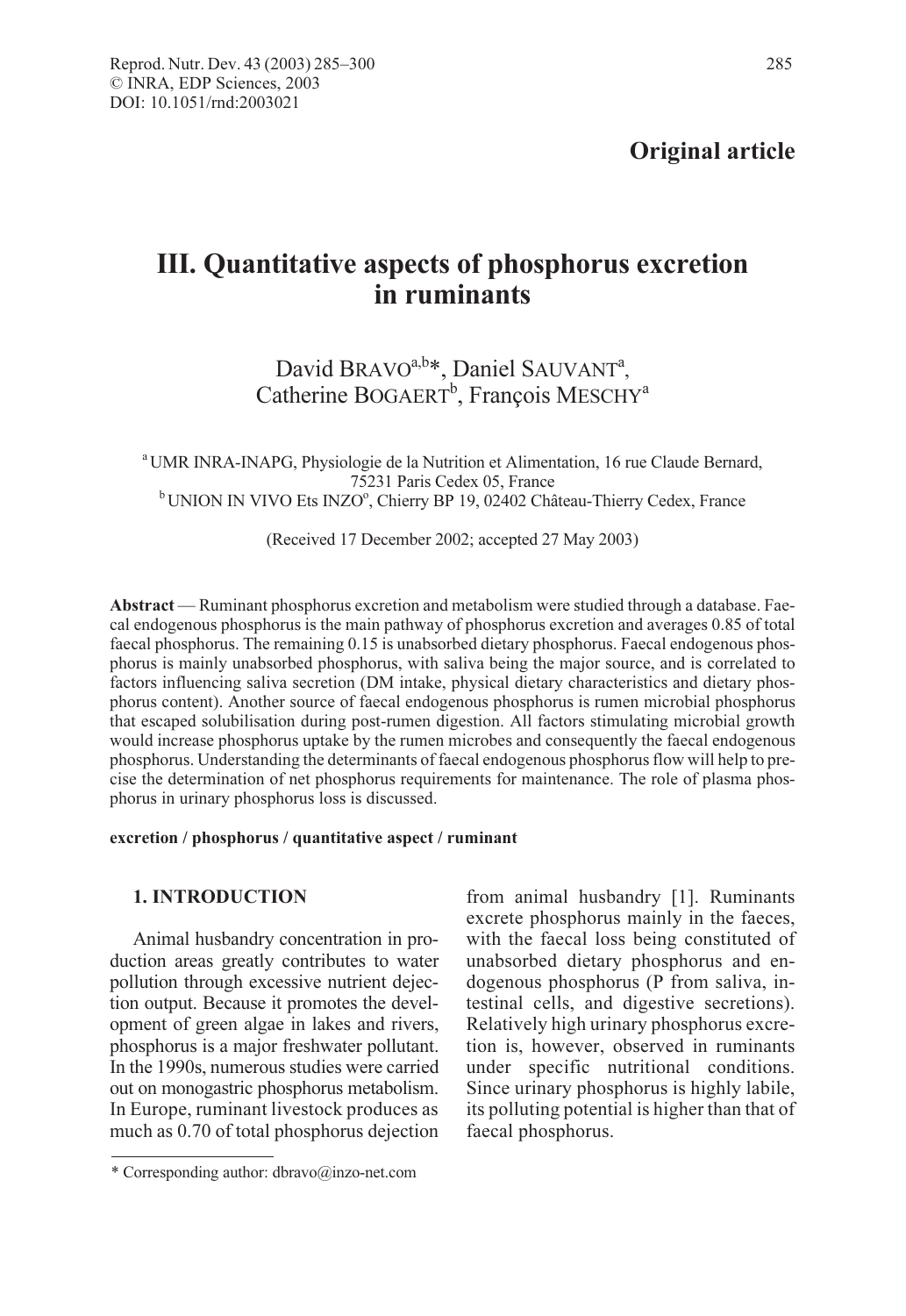The aim of the present paper was to improve the understanding and quantification of phosphorus excretion for a better adjustment of phosphorus supply to phosphorus requirements through the analysis of a database described previously [2].

## 2. MATERIALS AND METHODS

The constitution of the database, the statistical analysis of the data and the abbreviations used in the text were described in a previous article [2]. The term  $RES[Y(X)]$  is used when a variable Y that is dependent on a variable X is analysed after eliminating the variation effect of X.

Urinary phosphorus loss (PURI) and endogenous faecal phosphorus loss ( $PFEC<sub>ENDO</sub>$ ) are the two sources of endogenous phosphorus excretion in the ruminant. Total faecal phosphorus ( $PFEC<sub>TOT</sub>$ ) also contains unabsorbed dietary phosphorus ( $PFEC_{EXO}$ ). The aim of this paper was to analyse the PURI and PFEC<sub>ENDO</sub> flows in relationship to the diet and other factors involved in phosphorus metabolism, notably plasma phosphorus concentration (PPLASM).

For each of the following relationships, the number of observations or treatments (TRT), the number of papers taken into account (EXP), the total number of animals involved (ANIM), the model root mean square error (RMSE), the adjusted square of the correlation coefficient  $(r^2)$  and the significance probability level  $(P)$  are indicated. The regression coefficients are followed with their standard error in brackets. Table I describes the publications used in each model of the present paper using the codification of the variable PUB detailed in the "References – Appendix" of [2].

Table I. Correspondence between the reference number of the publication involved in each model. The references are listed in the appendix reference list of [2].

| Model<br>number | Publications involved in the models                                                                                                                                                                                                                                                         |
|-----------------|---------------------------------------------------------------------------------------------------------------------------------------------------------------------------------------------------------------------------------------------------------------------------------------------|
| 1               | B1, B3, B4, B5, B6, B11, B12, B13, B14, B15, B16, B19, B24, B26, B31, B32, B34,<br>B35, B37, B38, B39, B41, B42, B43, B44, B49, B50, B54, B55, B57, B59, B60, B61,<br>B67, B68, B75, B76, B82, B84, B85, B86, B87, B88, B89, B90, B91, B92, B93, B94,<br>B96, B97, B99, B100                |
| 2               | B1, B6, B13, B14, B16, B19, B34, B35, B37, B38, B39, B42, B49, B50, B54, B55,<br>B56, B57, B61, B67, B68, B75, B76, B84, B85, B87, B90, B91, B94, B99, B100                                                                                                                                 |
| 3               | B13, B19, B57, B75, B76                                                                                                                                                                                                                                                                     |
| 4               | B13, B19, B57, B75, B76                                                                                                                                                                                                                                                                     |
| 5               | B13, B19, B21, B57, B71, B72, B74, B75, B76                                                                                                                                                                                                                                                 |
| 6               | B1, B3, B4, B5, B6, B11, B12, B14, B16, B19, B24, B26, B31, B32, B33, B34, B35,<br>B37, B38, B39, B41, B42, B43, B44, B49, B50, B54, B55, B56, B57, B60, B61, B67,<br>B75, B76, B68, B82, B84, B85, B86, B87, B88, B89, B90, B91, B92, B93, B96, B97,<br><b>B99</b>                         |
|                 | B1, B3, B4, B5, B6, B11, B12, B13, B14, B15, B16, B19, B20, B22, B24, B25, B26,<br>B28, B31, B32,, B34, B35, B37, B38, B39, B41, B42, B43, B44, B49, B50, B54, B55,<br>B56, B57, B60, B61, B62, B67, B68, B75, B76, B77, B82, B85, B86, B87, B88, B89,<br>B90, B91, B92, B93, B96, B97, B99 |
| 8               | B1, B3, B5, B6, B4 B11, B12, B13, B14, B15, B16, B19, B24, B26, B31, B32, B34,<br>B35, B37, B38, B39, B42, B43, B44, B49, B50, B54, B55, B57, B56, B59, B60, B61,<br>B67, B68, B75, B76, B82, B84, B85, B86, B87, B88, B89, B90, B91, B92, B93, B94,<br>B96, B97, B99, B100                 |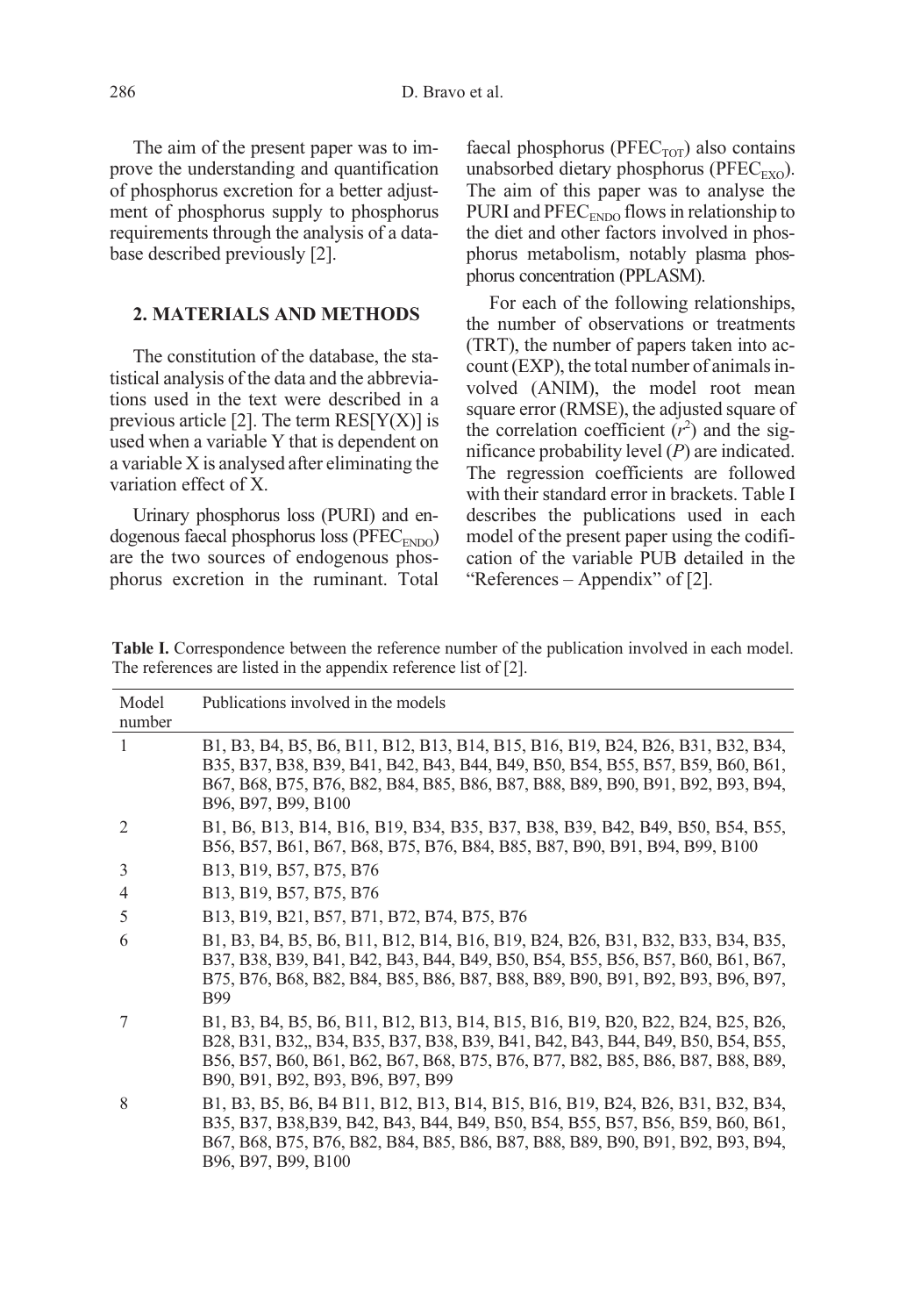|  | <b>Table I.</b> (continued) |  |
|--|-----------------------------|--|
|--|-----------------------------|--|

| Model<br>number | Publications involved in the models                                                                                                                                                                                                                                                                      |
|-----------------|----------------------------------------------------------------------------------------------------------------------------------------------------------------------------------------------------------------------------------------------------------------------------------------------------------|
| 9               | B19, B21, B57, B71, B72, B74, B75, B76                                                                                                                                                                                                                                                                   |
| 10              | B3, B4, B5, B6, B11, B12, B14, B15, B16, B19, B20, B22, B25, B24, B28, B31, B32,<br>B34, B35, B37, B38, B39,<br>B41, B42, B43, B44, B49, B50, B54, B55, B57, B58, B60, B61, B67, B68, B75, B76,<br>B82, B84, B85, B86, B87, B88, B89, B90, B91, B92, B94, B93, B99, B100                                 |
| 11              | B4, B5, B11, B12, B14, B15, B16, B19, B20, B22, B24, B32, B33, B34, B35, B37,<br>B38, B39, B42, B43, B44, B49, B50, B54, B55, B57, B61, B68, B75, B76, B82, B86,<br>B88, B89, B90, B91, B99, B94, B100                                                                                                   |
| 12, 13          | B4, B5, B11, B12, B14, B15, B16, B19, B20, B22, B24, B32, B34, B35, B37, B38,<br>B39, B42, B43, B44, B49, B50, B54, B55, B57, B61, B68, B75, B76, B82, B86, B88,<br>B89, B90, B91, B94, B99, B100                                                                                                        |
| 14              | B4, B5, B11, B12, B14, B15, B16, B19, B24, B32, B34, B35, B37, B38, B39, B42,<br>B43, B44, B49, B50, B54, B55, B57, B61, B68, B75, B76, B82, B86, B88, B89, B90,<br>B91, B94, B99, B100                                                                                                                  |
| 15              | B11, B13, B16, B25, B26, B31, B34, B38, B39, B41, B42, B43, B56, B57 B76, B99                                                                                                                                                                                                                            |
| 16              | B4, B11, B12, B13, B14, B15, B16, B19, B20, B21, B22, B33, B34, B35, B37, B38,<br>B39, B41, B42, B56, B57, B61, , B62, B68, B71, B72, B74, B75, B76, B82, B85, B87,<br><b>B88</b>                                                                                                                        |
| 17              | B3, B4, B11, B12, B13, B14, B15, B16, B17, B18, B19, B21, B23, B24, B30, B32,<br>B34, B35, B37, B38, B39, B40, B41, B42, B51, B56, B57, B61, B62, B64, B68, B71,<br>B72, B74, B75, B76, B81, B82, B85, B86, B87, B88, B94, B97                                                                           |
| 18              | B3, B4, B11, B12, B13, B14, B15, B16, B17, B18, B19, B21, B23, B24, B30, B32,<br>B34, B35, B37, B38, B39, B40, B41, B42, B51, B56, B57, B61, B62, B64, B68, B71,<br>B72, B74, B75, B76, B81, B82, B85, B86, B87, B88, B94, B97                                                                           |
| 19              | B3, B4, B11, B12, B13, B15, B16, B17, B18, B19, B21, B23, B24, B30, B32, B34,<br>B35, B37, B38, B39, B40, B41, B42, B51, B56, B57, B61, B64, B68, B71, B72, B74,<br>B75, B76, B81, B82, B85, B86, B87, B88, B94, B97                                                                                     |
| 20              | B1, B4, B5, B6, B8, B9, B11, B12, B13, B14, B15, B16, B19, B21, B26, B27, B31,<br>B34, B35, B37, B39, B38, B41, B42, B43, B62, B67, B68, B49, B50, B52, B56, B57,<br>B60, B61, B63, B69, B70, B71, B72, B73, B74, B75, B76, B78, B79, B80, B88, B89,<br>B82, B83, B85, B87, B90, B91, B92, B93, B98, B99 |
| 21              | B3, B4, B15, B16, B17, B18, B20, B21, B22, B23, B24, B30, B32, B34, B35, B37,<br>B38, B39, B41, B40, B42, B51, B57, B61, B62, B64, B66, B68, B71, B72, B74, B75,<br>B76, B81, B82, B85, B86, B87, B88, B94, B95                                                                                          |
| 21, 22          | B4, B11, B12, B14, B15, B16, B19, B20, B21, B22, B24, B32, B33, B34, B35, B37,<br>B38, B39, B40, B42, B57, B61, B64, B66, B68, B71, B75, B76, B82, B86, B88, B95,<br><b>B94</b>                                                                                                                          |
| 23              | B4, B5, B8, B9, B11, B12, B14, B15, B16, B19, B20, B21, B33, B34, B35, B36, B37,<br>B38, B39, B42 B43, B49, B50, B57, B61, B68, B71, B75, B76, B79, B82, B88, B89,<br>B90, B91, B99                                                                                                                      |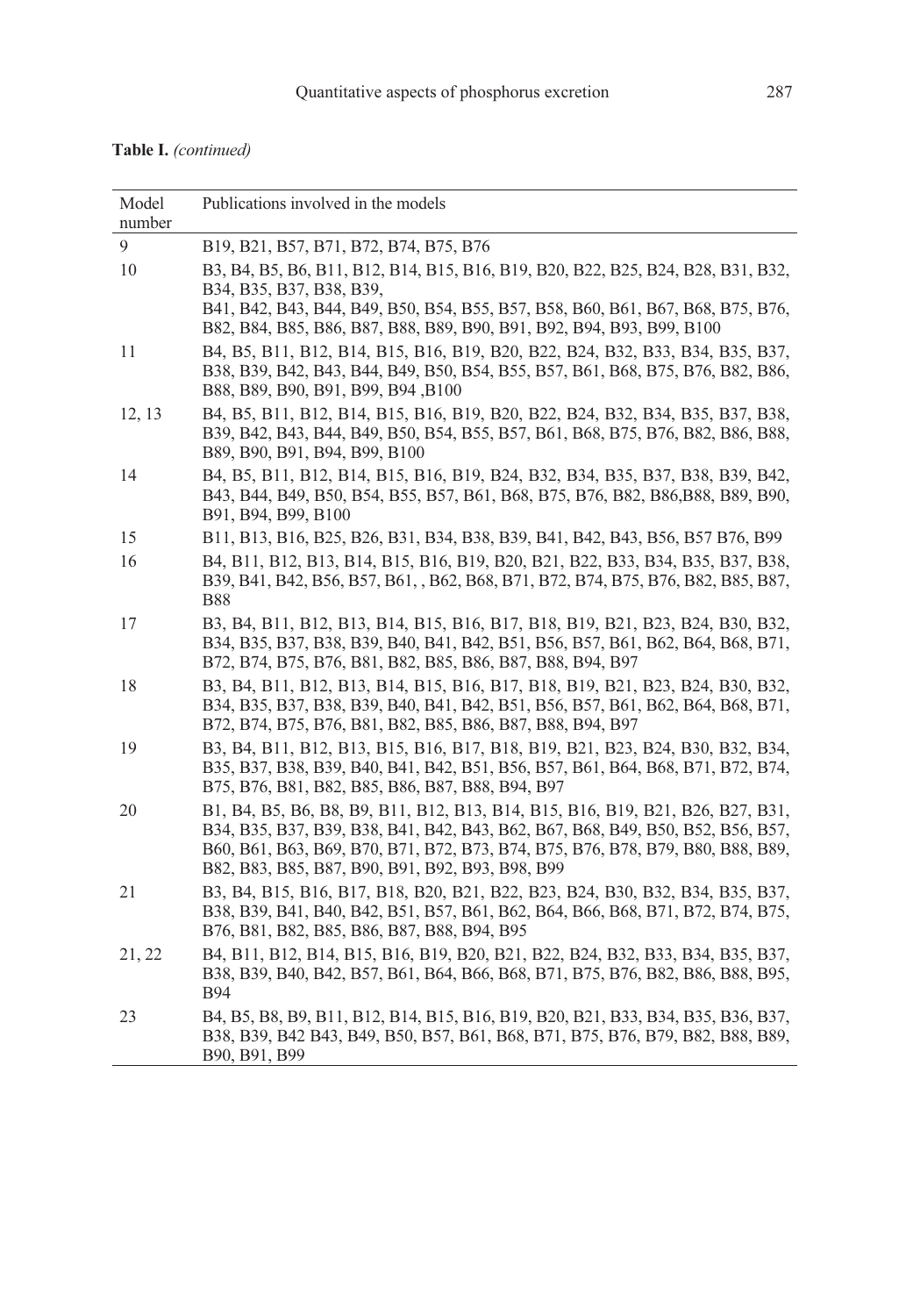## 3. RESULTS

#### 3.1. Endogenous faecal phosphorus

## 3.1.1. Endogenous faecal phosphorus and phosphorus components of metabolism

Endogenous faecal phosphorus flow is a variable part of total faecal phosphorus flow. Their variations are highly correlated as shown by the following model adjusted on DM intake:

 $PFEC<sub>TOT</sub>/DMI = -0.66 (\pm 0.13) + 2.26 (\pm 0.08)$  $\times$  PFEC<sub>ENDO</sub>/DMI  $(TRT = 356, EXP = 53, ANIM = 1266,$ RMSE = 2.26,  $r^2$  = 0.66,  $P$  < 0.01, model 1).

When considering only the database trials in the current range of dietary phosphorus (from 2.5 g to 5.0 g ingested phosphorus per kg DM), this model becomes:

 $\text{PFEC}_{\text{TOT}}/|\text{DMI}| = 0.90 \ (\pm 0.14) + 1.03 \ (\pm 0.08)$  $\times$  PFEC<sub>ENDO</sub>/DMI)  $(TRT = 113, EXP = 31, ANIM = 433,$ 

RMSE =  $0.99, r^2 = 0.55, P < 0.01, \text{model 2}.$ 

Endogenous faecal phosphorus consists of unabsorbed phosphorus from digestive secretions, principally saliva. When normalised with respect to DM intake, endogenous faecal phosphorus is effectively highly correlated with salivary phosphorus flow:

 $PFEC<sub>ENDO</sub>/DMI = 0.31 (\pm 0.02) \times PSAL/DMI$  $(TRT = 34, EXP = 5, ANIM = 139, RMSE =$ 2.06,  $r^2 = 0.79$ ,  $P < 0.01$ , model 3).

Because this relationship was observed in almost all of the trials considered, we calculated the within-trial model that is a general response:

 $PFEC<sub>ENDO</sub>/DMI = 0.33 (\pm 0.02) \times PSAL/DMI$  $(TRT = 34, EXP = 5, ANIM = 139, RMSE =$ 2.01,  $r^2 = 0.85$ ,  $P < 0.01$ , model 4).

According to these highly precise models (RMSE = 2.01 and  $r^2$  = 0.85), when a ruminant produces 1 g of salivary phosphorus, it loses 0.33 g of endogenous phosphorus in the faeces. Since the constant term is not different from 0, these models also revealed that in the absence of saliva production, there is no endogenous faecal loss. This was surprising since it is generally accepted that endogenous faecal phosphorus is also provided by other digestive secretions [3]. According to model 4, 0.85 of the variation of endogenous faecal phosphorus flow are due to variations of salivary phosphorus. Then, we can infer that dietary components influence the faecal endogenous phosphorus loss via their action on salivary phosphorus flow.

## 3.1.2. Endogenous faecal phosphorus, salivary phosphorus and dietary influences

DM intake impacts salivary phosphorus as shown by the model adjusted on body weight:

 $PSAL/BW = 0.07 (\pm 0.01) + 3.22 \times 10^{-3} (\pm 0.61)$  $\times$  10<sup>-3</sup>)  $\times$  DMI/BW

 $(TRT = 48, EXP = 9, ANIM = 181, RMSE =$  $6.43 \times 10^{-2}$ ,  $r^2 = 0.36$ ,  $P < 0.01$ , model 5).

As suggested by the relationship between salivary phosphorus flow and faecal endogenous phosphorus flow (model 4), DM intake also closely influenced the endogenous faecal phosphorus as shown by the within-trial model calculated in the usual range of dietary phosphorus (2.5–5.0 g of phosphorus per kg DM):

 $PFEC_{ENDO}/BW = 1.41 \times 10^{-3} (\pm 0.04 \times 10^{-3})$ × DMI/BW

 $(TRT = 341, EXP = 55, ANIM = 1252,$ RMSE =  $3.19 \times 10^{-2}$ ,  $r^2 = 0.78$ ,  $P < 0.01$ , model 6, Fig. 1).

Endogenous faecal phosphorus also increased linearly with ingested phosphorus when related to body weight or to DM intake:

 $PFEC_{ENDO}/BW = 1.17 \times 10^{-2} (\pm 0.08 \times 10^{-2})$  $+ 0.250(\pm 0.01) \times PING/BW$ 

 $(TRT = 377, EXP = 56, ANIM = 1317,$ RMSE =  $2.19 \times 10^{-2}$ ,  $r^2 = 0.68$ ,  $P < 0.01$ , model 7)

 $PFEC_{ENDO}/DMI = 0.70 \ (\pm 0.04) + 0.20 \ (\pm 0.01)$ × PING/DMI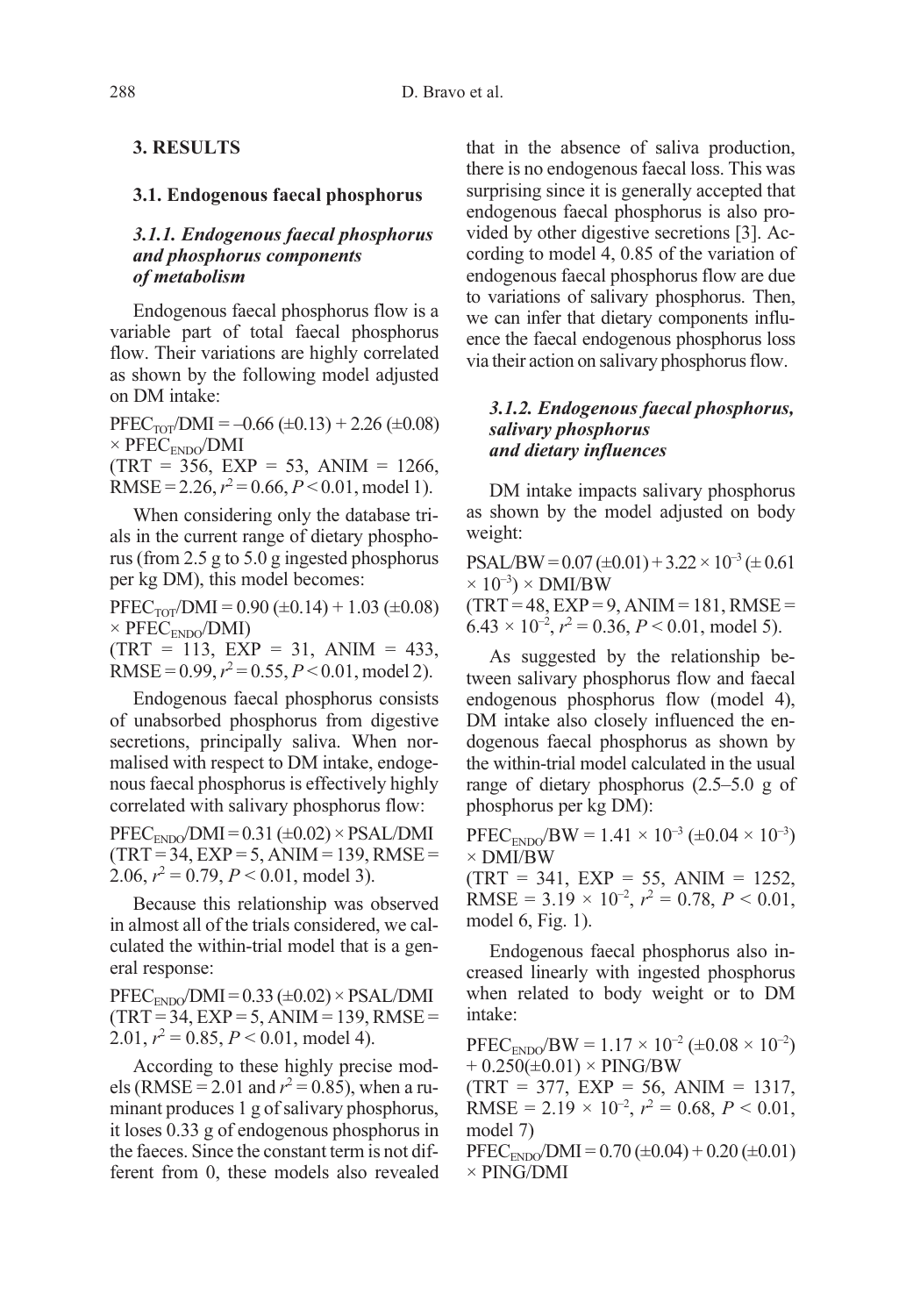

Figure 1. Intra-trial relationship between faecal endogenous phosphorus (PFEC<sub>ENDO</sub>, g·day<sup>-1</sup>) and DM intake (DMI,  $g \cdot day^{-1}$ ) normalised according to body weight (BW, kg). The intra-trial model appears as a solid line.

 $(TRT = 356, EXP = 53, ANIM = 1287,$ RMSE =  $0.97, r^2 = 0.51, P < 0.01$ , model 8).

According to these models, the minimum theoretical endogenous faecal phosphorus loss was  $0.0117 \text{ g} \cdot \text{kg}^{-1}$  of body weight or  $0.70$  g·kg<sup>-1</sup> DM intake when no phosphorus was ingested representing 8.19 g·day<sup>-1</sup> for a 700 kg cow as for a cow fed 11.7 kg of DM, and 16.1 g·day<sup>-1</sup> for a cow ingesting 23 kg of DM expected to produce 35 kg of milk.

The forage dietary content is an indicator of the dietary physical form that significantly affects saliva phosphorus flow as shown by the following between-trial model:

 $PSAL/BW = 8.58.10^{-2} (\pm 1.25 \times 10^{-2}) + 6.98 \times$  $10^{-4}$  (±1.67 × 10<sup>-4</sup>) × %FOR  $(TRT = 32, EXP = 8, ANIM = 126, RMSE =$ 0.06,  $r^2 = 0.34$ ,  $P < 0.01$ , model 9).

The variation of salivary phosphorus was also positively influenced by the ingested phosphorus as shown on the residual variation of the previous model 9 for a constant dietary forage content ( $RMSE = 0.03$  and  $r^2 = 0.13$ :

The total forage content of the diet also increased the faecal endogenous phosphorus flow:

PFEC<sub>ENDO</sub> = 1.11 ( $\pm$ 0.10) + 1.65 × 10<sup>-2</sup>  $(\pm 0.17 \times 10^{-2}) \times \%$ FOR  $(TRT = 342, EXP = 59, ANIM = 1190,$ RMSE = 2.43,  $r^2$  = 0.20,  $P < 0.01$ , model 10).

Dietary crude fibre content significantly affected the faecal endogenous phosphorus flow, however, even though crude fibre was well correlated with forage content, the model was of lower precision:

PFEC<sub>ENDO</sub> = 0.95 ( $\pm$ 0.25) + 4.66 × 10<sup>-3</sup>  $(\pm 1.13 \times 10^{-3}) \times CF$  $(TRT = 276, EXP = 39, ANIM = 995,$ RMSE =  $2.71, r^2 = 0.05, P < 0.01$ , model 11).

The precision was higher for the relationship between crude fibre content and the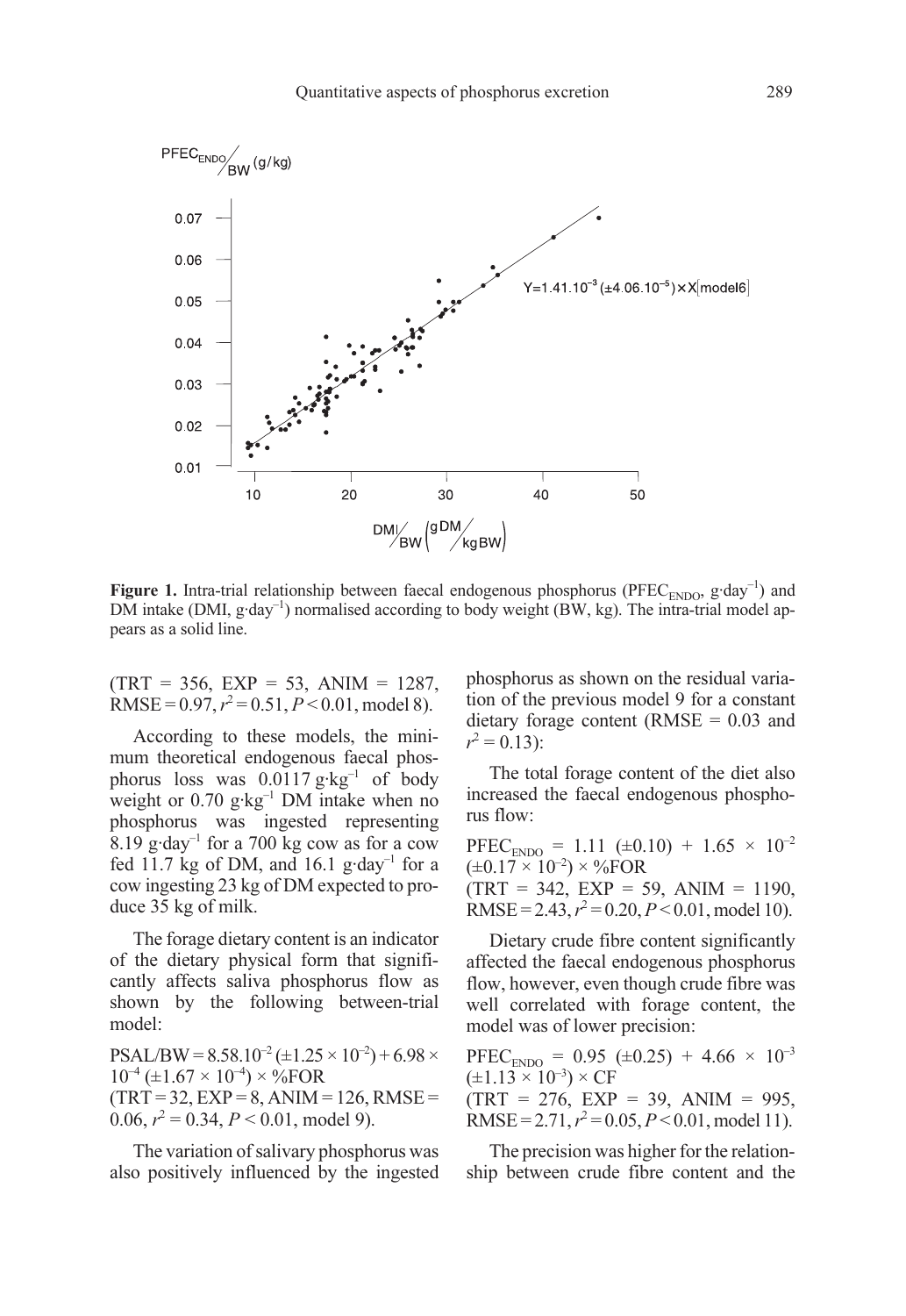

Figure 2. Relationship between the ratio of faecal endogenous phosphorus to total faecal phosphorus (PFEC<sub>ENDO</sub> / PFEC<sub>TOT</sub>) and dietary crude fibre (CF, g·kg<sup>-1</sup> DM). The model appears as a solid line.

part of faecal endogenous phosphorus over total faecal phosphorus:

 $PFEC_{ENDO}/PFEC_{TOT} = 0.44 (\pm 0.03) + 1.53 \times$  $10^{-3} (\pm 0.30 \times 10^{-3}) \times CF - 1.97 \times 10^{-6} (\pm 0.73)$  $\times 10^{-6}$ )  $\times$  CF<sup>2</sup>  $(TRT = 273, EXP = 38, ANIM = 986,$ RMSE =  $0.14$ ,  $r^2 = 0.20$ ,  $P < 0.01$ , model 12, Fig. 2).

However, since no trial reported the influence of dietary crude fibre content, we also calculated the inter-trial model.

 $MEAN[PEC<sub>ENDO</sub>/PFEC<sub>TOT</sub>] = 0.42 (\pm 0.02)$  $+ 1.88 \times 10^{-3} (\pm 0.75 \times 10^{-3}) \times MEAN[CF] 3.0 \times 10^{-6}$  (±0.02  $\times 10^{-6}$ )  $\times$  MEAN[CF]<sup>2</sup>  $(TRT = 273, EXP = 38, ANIM = 986,$ RMSE =  $0.11$ ,  $r^2 = 0.34$ ,  $P < 0.01$ , model 13).

No significant relationship was observed between phytate phosphorus content and neither faecal endogenous phosphorus nor the ratio of faecal endogenous phosphorus to total faecal phosphorus.

## 3.1.3. Prediction of faecal endogenous phosphorus

The database used in the present paper can help by the number of treatments, experiments and animals involved in standardising a relationship of good precision. For this reason, it can be an interesting tool for the prediction of faecal endogenous phosphorus. Since DM intake and dietary crude fibre content are parameters easy to know, we investigated both in order to predict the amount of endogenous faecal phosphorus:

 $PFEC<sub>ENDO</sub> = 0.96 (\pm 0.15) + 0.76 (\pm 0.03) \times$  $DMI - 1.67 \times 10^{-3} (\pm 0.70 \times 10^{-3}) \times CF$  $(TRT = 268, EXP = 36, ANIM = 972,$ RMSE =  $1.51, r^2 = 0.71, P < 0.01$ , model 14).

According to this model, a dairy cow ingesting 20 kg of DM containing 400 g of crude fibre per kg of DM would excrete 16.01  $g \cdot day^{-1}$  of faecal endogenous phos phorus. This model also predicts  $1.57$  g·day<sup>-1</sup> of faecal endogenous phosphorus in an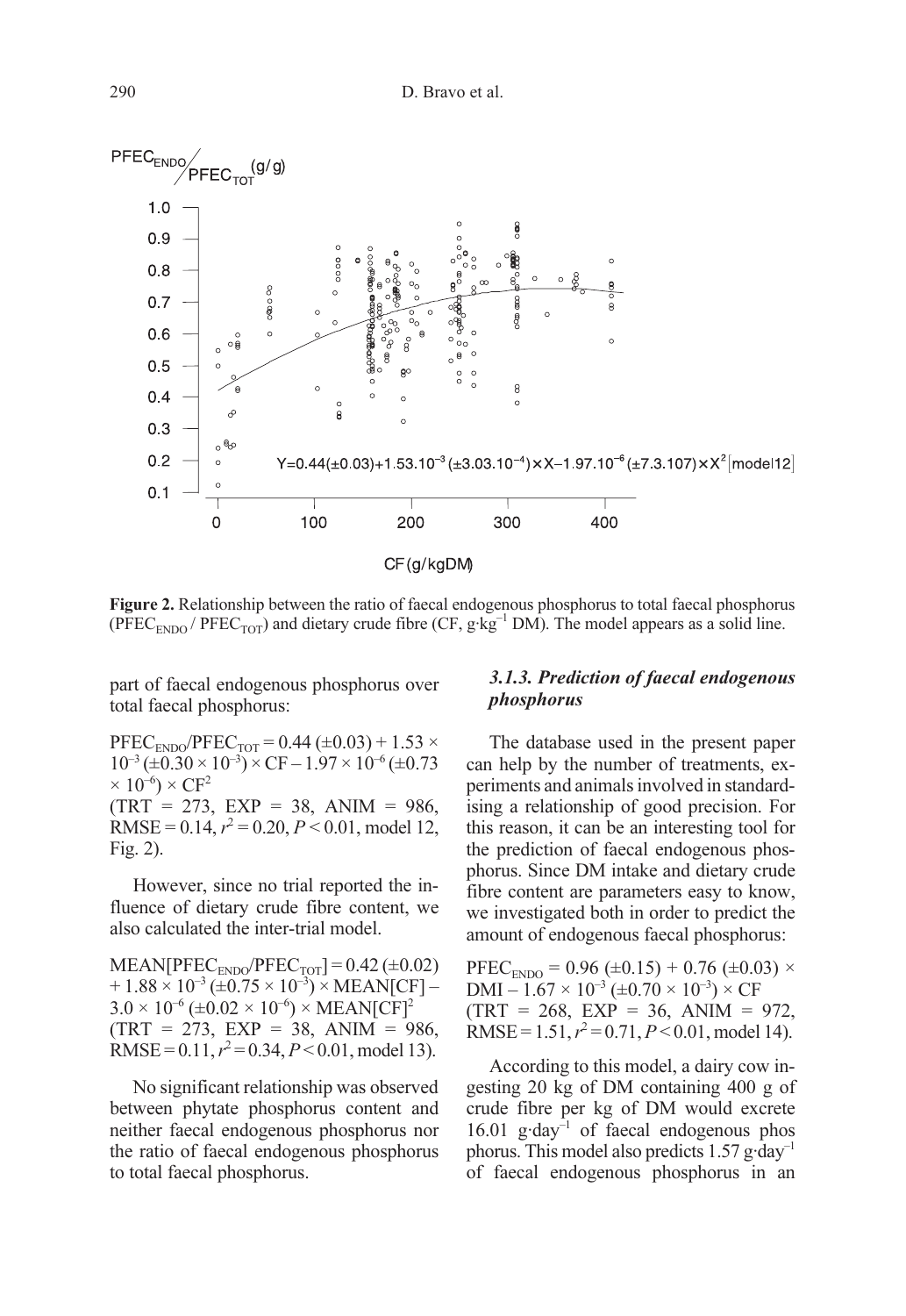adult sheep ingesting 1.5 kg of DM containing 300 g of CF per kg of DM.

Since in apparent phosphorus digestibility trials, the ingested, faecal and urinary phosphorus values are available data whereas endogenous faecal phosphorus flow measured by radioisotopic dilution is more difficult to obtain, we investigated all three parameters combined to predict the amount of endogenous faecal phosphorus. The following model was calculated from the 470 adult sheep involved in the database:

 $PFEC<sub>ENDO</sub> = 0.55 (\pm 0.03) + 0.10 (\pm 0.05) \times$  $PING + 0.21 (\pm 0.05) \times PFEC<sub>TOT</sub> - 0.19 (\pm 0.07)$ × PURI  $(TRT = 169, EXP = 16, ANIM = 470,$ RMSE =  $0.50, r^2 = 0.84, P < 0.01$ , model 15).

This model of good precision (RMSE = 0.50,  $r^2$  = 0.84) predicts 1.6 g·day<sup>-1</sup> of faecal endogenous phosphorus for  $3.12$  g·day<sup>-1</sup> of phosphorus intake and 2.63 g·day–1 and  $0.0035$  g·day<sup>-1</sup> phosphorus loss by the faecal and urinary routes, respectively, as measured on 65 kg sheep (Bravo, unpublished data).

## 3.2. Urinary phosphorus

Urinary phosphorus is an alternative way of excretion of phosphorus in the ruminant. Even if it is usually a low flow, it is still interesting to better know its determinism. In the database, 0.47 of the variations in urinary phosphorus were statistically attributable to variations in plasma phosphorus concentration:

 $PURI/BW = -6.64 \times 10^{-3} (\pm 1.51 \times 10^{-3}) \times$ PPLASM + 4.58  $\times$  10<sup>-3</sup> (±0.56  $\times$  10<sup>-3</sup>)  $\times$ PPLASM2  $(TRT = 254, EXP = 33, ANIM = 791,$ RMSE =  $2.58 \times 10^{-2}$ ,  $r^2 = 0.47$ ,  $P < 0.01$ , model 16, Fig. 3).



Figure 3. Relationship between urinary phosphorus (PURI,  $g \cdot day^{-1}$ ) normalised according to the body weight (BW) and plasma phosphorus concentration (PPLASM,  $mmol·L^{-1}$ ). The points from the same trial are connected by a solid line.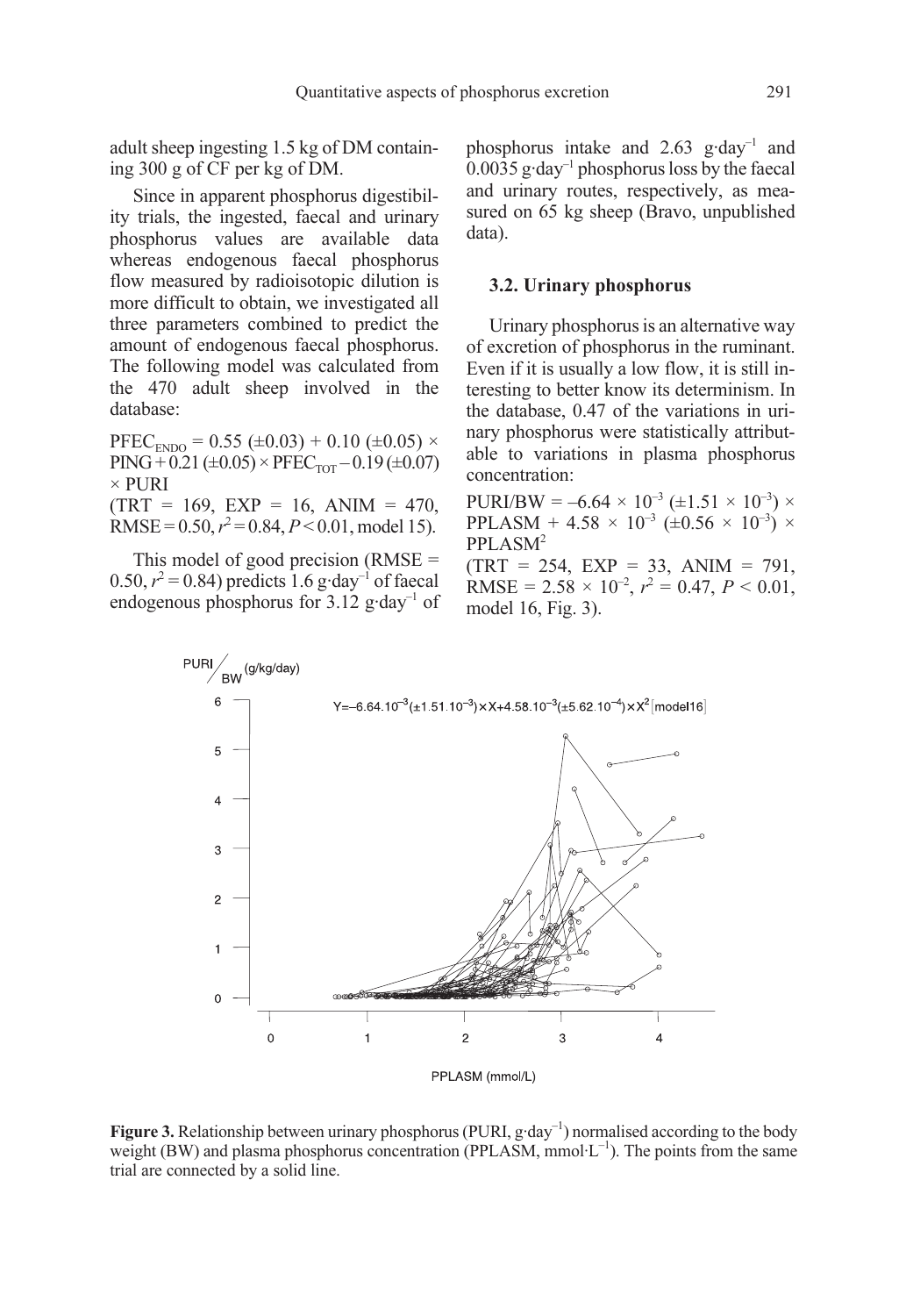

**Figure 4.** Relationship between urinary phosphorus (PURI,  $g \cdot day^{-1}$ ) and ingested phosphorus (PING,  $g \cdot day^{-1}$ ) normalised according to DMI ( $g \cdot day^{-1}$ ). Points from the same trial are connected by a solid line.

This model shows that all the factors increasing plasma phosphorus content will entail urinary excretion of phosphorus. For instance, model 17 presents a significant relationship explaining that 0.53 of the variation of urinary phosphorus are also attributed to ingested phosphorus variation:  $PURI/DMI = 0.10 \ (\pm 0.03) \times PING/DMI 6.58 \times 10^{-5}$  (±0.44  $\times 10^{-5}$ )  $\times$  PING/DMI<sup>2</sup>  $(TRT = 374, EXP = 59, ANIM = 1274,$ RMSE =  $4.75, r^2 = 0.53, P < 0.01$ , model 17, Fig. 4).

According to this model, when phosphorus ingestion increases from 2  $g \cdot kg^{-1}$  of DM intake to 6  $g \cdot kg^{-1}$  of DM intake, urinary phosphorus excretion increased from  $0.29$  g·day<sup>-1</sup> to 0.89 g·day<sup>-1</sup>. Whereas only 0.17 of the variation of ingested phosphorus influenced plasma phosphorus, 0.53 of the variation of ingested phosphorus influenced urinary phosphorus. Urinary phosphorus excretion is influenced by ingested phosphorus as shown by model 19, determined on only the trials involving variations in phosphorus ingestion:

PPLASM = 1.39 ( $\pm$ 0.11) + 0.31 ( $\pm$ 0.05)  $\times$ PING/DMI – 1.83  $\times$  10<sup>-2</sup> ( $\pm$ 0.41  $\times$  10<sup>-2</sup>)  $\times$ PING/DMI2  $(TRT = 315, EXP = 52, ANIM = 1646,$ RMSE =  $0.67, r^2 = 0.17, P < 0.01$ , model 18, Fig. 5).

According to this model, with a diet supplying 3.5 g of phosphorus per kg of DM intake, plasma phosphorus concentration would be of  $2.5 \text{ mmol·L}^{-1}$ . However, only 0.17 of the variation of plasma phosphorus are due to ingested phosphorus differences.

Besides the dietary phosphorus content or ingested phosphorus flows, other dietary components influence plasma phosphorus content and are then susceptible to influence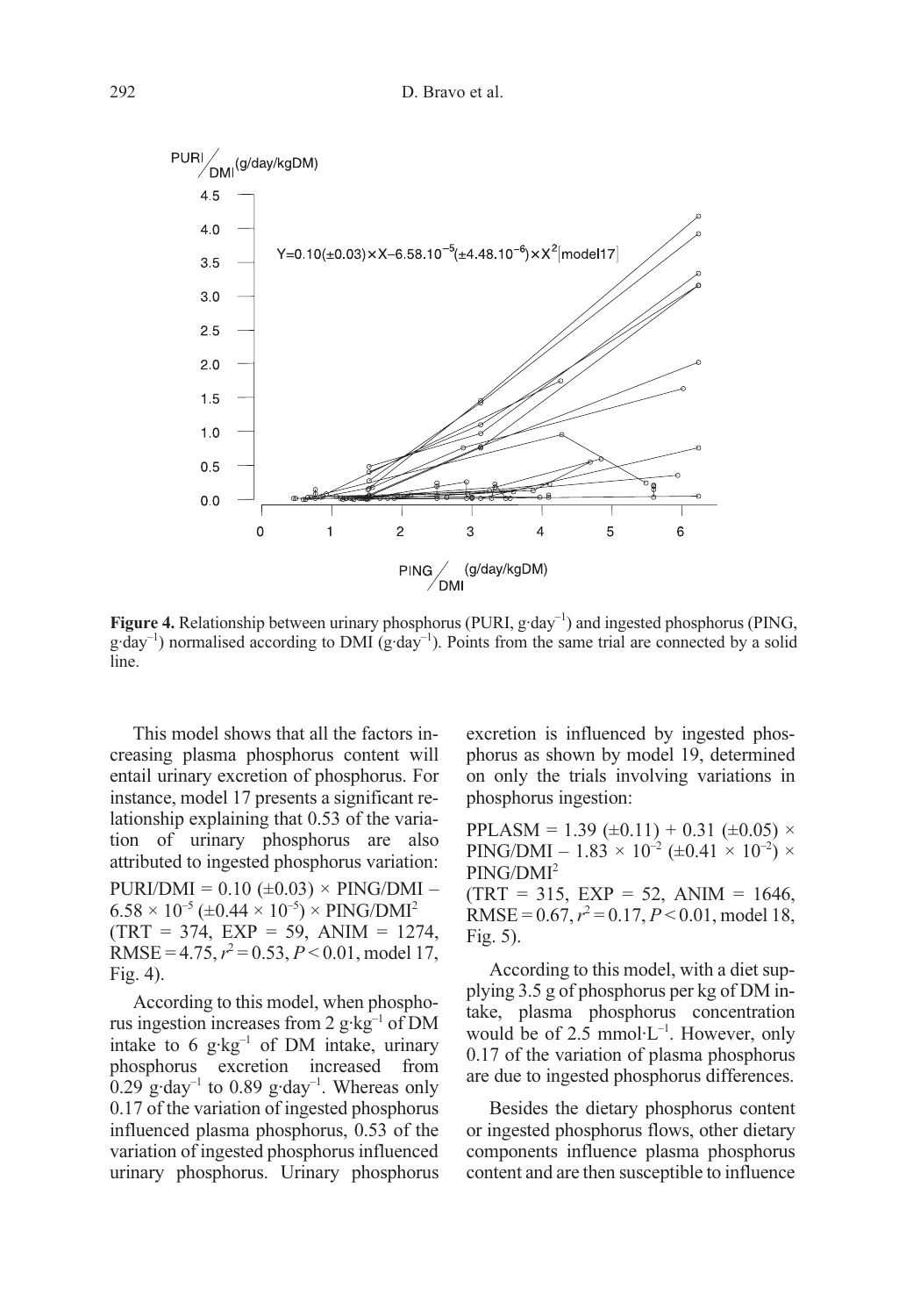

**Figure 5.** Intra-trial relationship between the plasma phosphorus concentration (PPLASM, mmol·L<sup>-1</sup>) and the ingested phosphorus (PING,  $g \cdot day^{-1}$ ) normalised according to DMI ( $g \cdot day^{-1}$ ). The model appears as a solid line. Only the usual range of dietary phosphorus  $(2-5 \text{ g} \cdot \text{kg}^{-1} \text{ DM})$  was taken into account.

urinary phosphorus excretion. This is the case for the dietary forage (model 20) or crude fibre contents (model 20):

 $PPLASM = 2.45 \ (\pm 0.06) - 7.24 \times 10^{-3} \ (\pm 0.99)$  $\times$  10<sup>-3</sup>)  $\times$  %FOR  $(TRT = 332, EXP = 44, ANIM = 2077,$  $RMSE = 0.70, r^2 = 0.14, P < 0.01, \text{model } 19$ PPLASM = 2.91 ( $\pm$ 0.13) – 3.84  $\times$  10<sup>-3</sup>  $(\pm 0.51 \times 10^{-3}) \times CF$  $(TRT = 280, EXP = 33, ANIM = 1376,$ RMSE =  $1.36, r^2 = 0.16, P < 0.01, \text{model } 20$ .

These models show that high plasma phosphorus contents were observed in certain animal groups receiving low dietary crude fibre, such as the milk-fed ruminants and the sheep fed with high dietary concentrate, including dried poultry manure. This model can be criticised because it included both of these particular treatments. For this reason, we removed them, and the model was still significant showing the low statistical weight of these treatments in the negative relationship between fibre content and plasma phosphorus. Since only one experiment included variations in the dietary crude fibre content [36], we also calculated the inter-trial relationship:

 $MEAN[PPLASM] = 3.03 (\pm 0.08) - 4.49 \times$  $10^{-3}$  (±0.42 × 10<sup>-3</sup>) × MEAN[CF]  $(TRT = 280, EXP = 33, ANIM = 1376,$ RMSE =  $0.89$ ,  $r^2 = 0.33$ ,  $P < 0.01$ , model 21, Fig. 6).

Since crude fibre content influences notably plasma phosphorus, we expected a significant relationship with urinary phosphorus:

 $PURI/BW = 1.13 (\pm 0.06) \times 1/CF$  $(TRT = 250, EXP = 36, ANIM = 897,$ RMSE = 2.20.10<sup>-2</sup>,  $r^2 = 0.56$ ,  $P < 0.01$ , model 22, Fig. 7).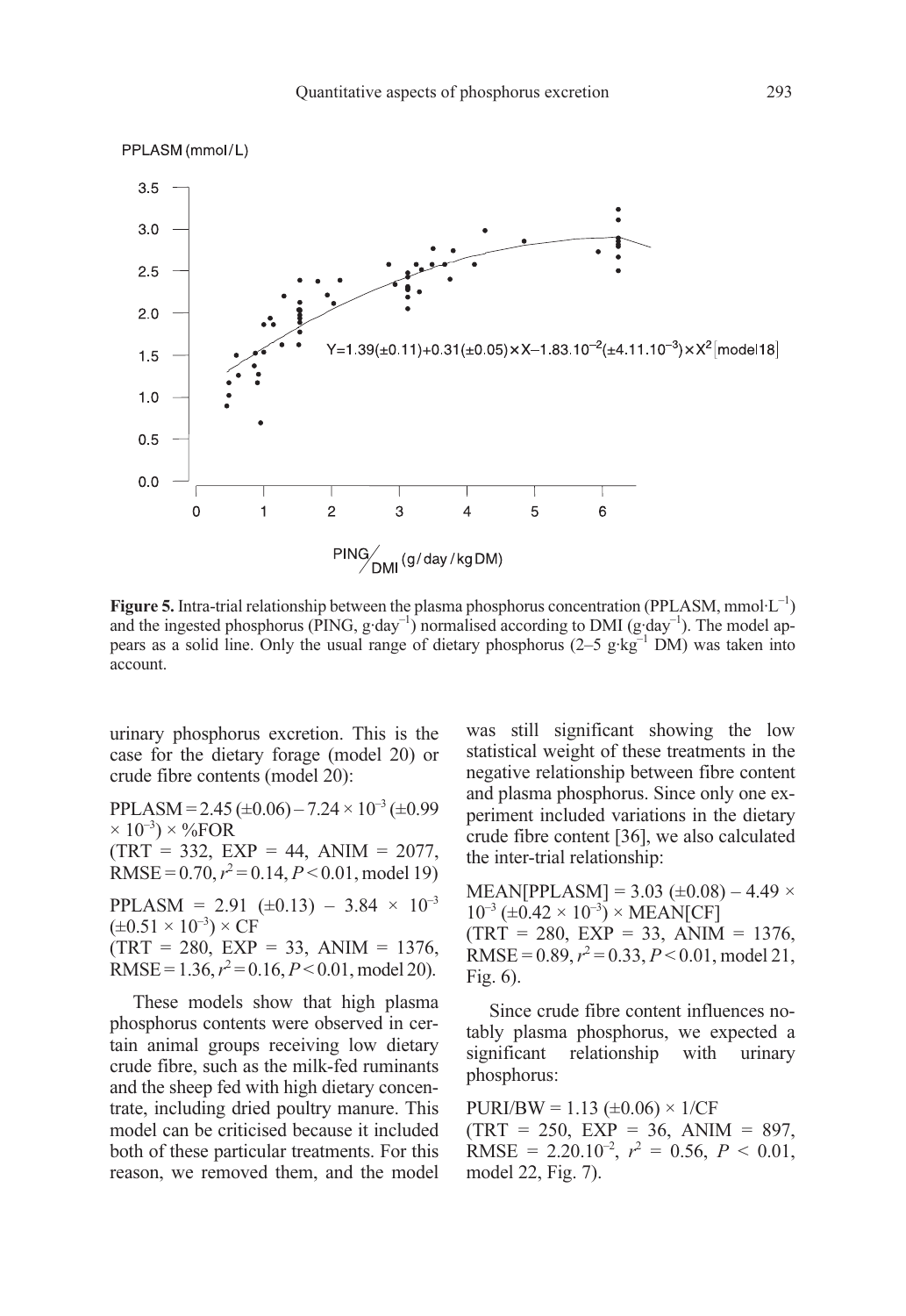

Figure 6. Inter-trial relationship between the plasma phosphorus concentration (PPLASM, mmol $\text{L}^{-1}$ ) and the dietary crude-fibre content (CF,  $g \, kg^{-1}$  DM). The inter-trial model appears as a solid line.



Figure 7. Relationship between urinary phosphorus (PURI,  $g \cdot day^{-1}$ ) and dietary crude-fibre content  $(CF, g \cdot kg^{-1} DM)$ . The model appears as a solid line.

MEAN[PPLASM] (mmol/L)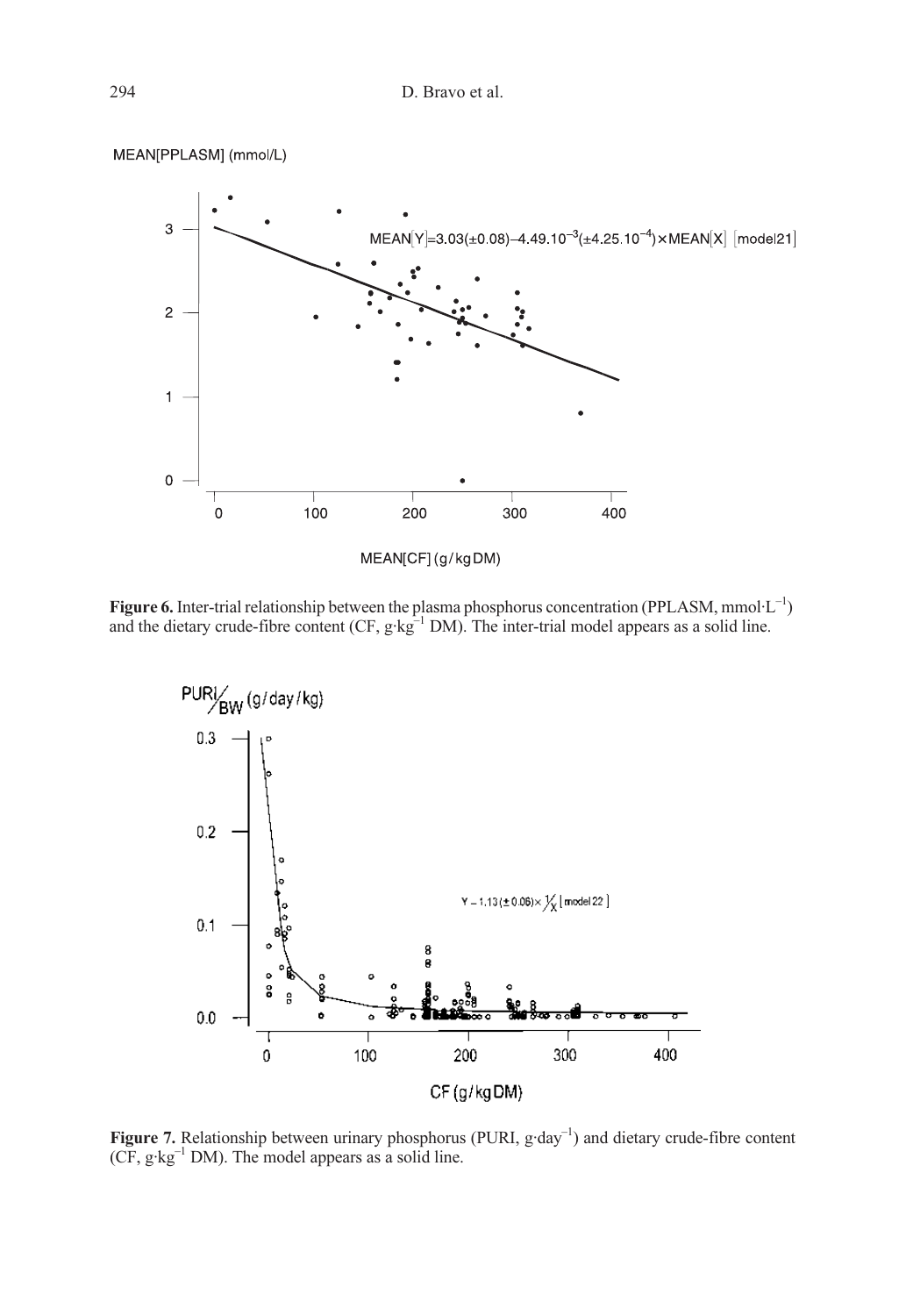According to this model, 0.56 of the urinary phosphorus variations are explained by differences in dietary crude fiber content and urinary excretion of phosphorus is low and almost constant when the diet contains more than  $100 \text{ g} \cdot \text{kg}^{-1}$  of crude fibre.

Beside the forage and crude fibre contents of the diet, the cereal and cereal byproducts and phytate phosphorus content were positively but lowly correlated with plasma phosphorus (respectively,  $r^2 = 0.09$ and  $r^2 = 0.13$ ).

## 4. DISCUSSION

#### 4.1. Urinary phosphorus excretion

While phosphorus excretion is mainly urinary in pigs, and urinary and faecal in humans, urinary phosphorus is the alternate phosphorus excretion pathway in the ruminant; it is quantitatively negligible [4, 5] but not always [6]. In growing calves urinary phosphorus could represent as much as 0.88 of the total phosphorus loss [7].

Because urinary excretion of phosphorus persists after correction of metabolic acidosis [8] it is not a way for the organism to correct metabolic acidosis as previously thought [6]. Urinary phosphorus excretion might be genetically predetermined [9] or occur in animals with low phosphorus requirements [10]. Nevertheless, despite its high variability, urinary phosphorus excretion contributes to phosphorus homeostasis of ruminants [11] and can be stated as a fixed phosphorus loss [12]. By decreasing the glomerular filtration rate, the organism can adjust the plasma phosphorus [13] and excrete extra phosphorus when plasma increases above a plasma phosphorus



Figure 8. Relationship between the ratio of faecal endogenous phosphorus to total faecal phosphorus  $(PFEC<sub>ENDO</sub> / PFEC<sub>TOT</sub>)$  and urinary phosphorus (PURI,  $g \cdot kg^{-1}$ ) normalised according to body weight (BW, kg).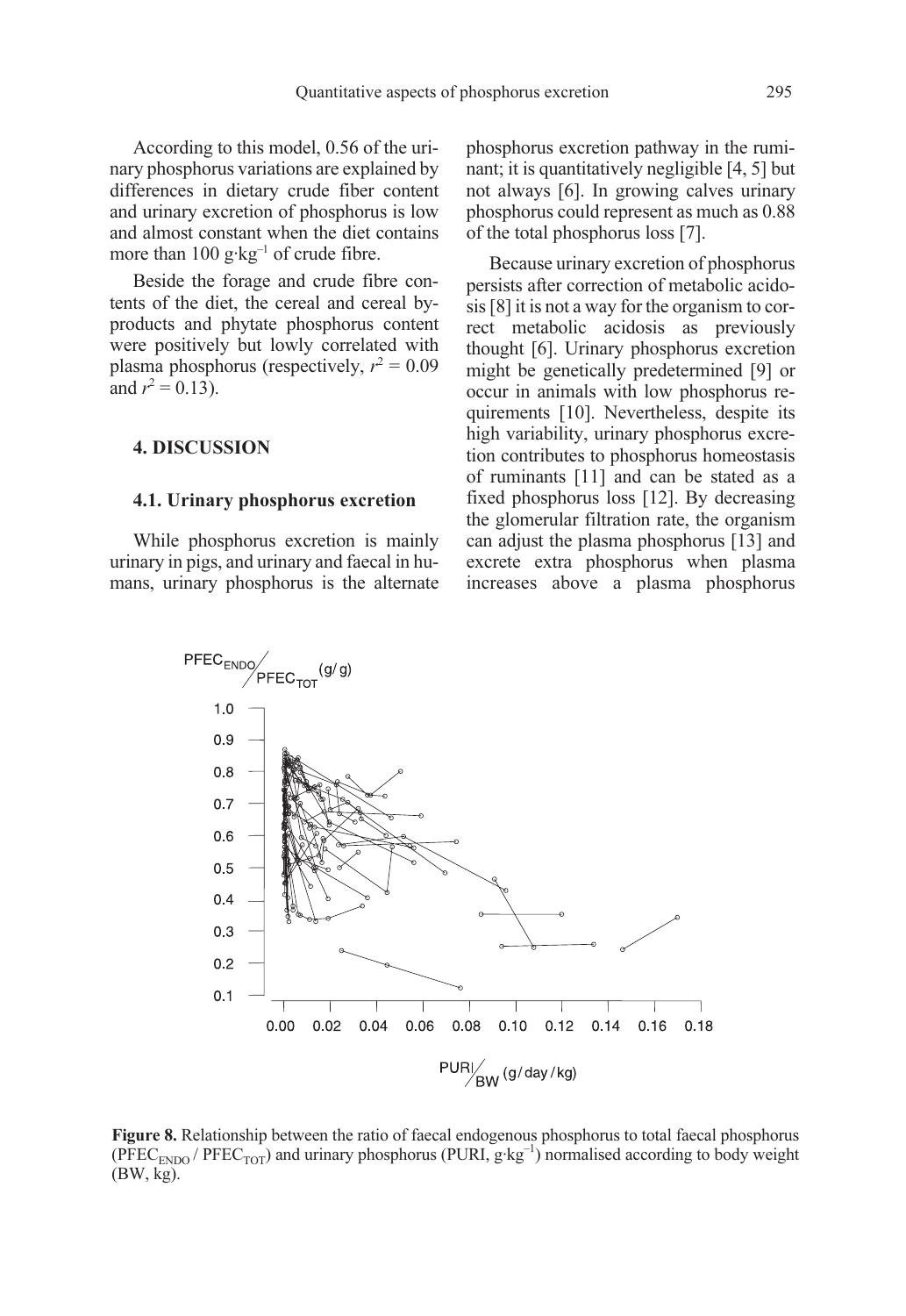concentration threshold close to 2 mmol·L–1  $(1.6 \text{mmol·L}^{-1} [14], 2 \text{mmol·L}^{-1} [15],$ 2.6 mmol·L<sup>-1</sup> [16] and 2–3 mmol·L<sup>-1</sup> [17] as in pigs (MacIntosh and Scott, 1975 cited by [18] as illustrated in model 16 and Figure 3. We found urinary phosphorus flow non significant when dietary supply was low but significant above a step of requirements [7, 19], and correlated ( $r^2$  = 0.53) with ingested phosphorus (model 17, Fig. 4). The metaanalysis of our data base pointed out the dietary crude fibre content as the secondary factor to reduce urinary phosphorus (model 22, Fig. 7) as reported by [6]. The low correlation of dietary factors with plasma phosphorus content is the consequence of homeostasis regulation [20]. However, urine is a secondary excretion route for phosphorus in the current range of dietary phosphorus supply. Figure 8 provides a schematic representation of the partitioning of phosphorus excretion between urine and faeces.

## 4.2. Faeces, the main phosphorus excretion route

Faeces represent the main pathway of phosphorus excretion in ruminants. Faecal phosphorus also contains unabsorbed dietary phosphorus, the exogenous constituent of faecal phosphorus. This ratio of endogenous faecal phosphorus to total faecal phosphorus is highly variable from 0.12 to 0.95 in our database. The lowest value (0.12) was obtained in a growing calf fed a milk-based diet [7] and in adult sheep fed a diet rich in wheat bran [21]. The highest value (0.95) was obtained with high forage content diets as in the study of [22] for the determination of phosphorus availability in alfalfa hay.

## 4.2.1. Saliva: the main origin of faecal phosphorus excretion

In a cow, the daily ingestion induces up to 250 L of liquid digesta flow through the

duodenum versus 15 L in monogastric animals of similar size [23]. In ruminants, saliva secretion controls the homeostasis of the rumen ecosystem by supplying buffers [24] and one of the primary roles of saliva is to transfer phosphorus from the plasma to the digestive tract [25]. This transfer explains why plasma phosphorus concentration rises when the parotid vein is ligated [26] or when chewing is limited [7]. Saliva production was investigated by [27]. Few studies report on salivary phosphorus secretion and the factors mediating its variation [8, 28, 29]. Salivary phosphorus flux or secretion (PSAL) is determined by the daily saliva flux ( $F_{SAI}$ , in L·day<sup>-1</sup>), and the saliva phosphorus content ( $CP<sub>SAL</sub>$ , in  $g<sup>-1</sup>$ ), according to the equation PSAL =  $CP_{\text{SAL}} \times$  $F_{SAI}$ . None of these parameters could be recorded in the database. Daily saliva flow  $(F<sub>SAI</sub>)$  is influenced mainly by DM intake and by dietary fibre content [30] since both affect chewing intensity [5, 31]. These factors also affect PSAL (DM intake, model 5 and dietary forage content, model 9). Salivary and plasma phosphorus concentrations are highly correlated [25]. They respectively averaged  $16.2$  mmol $\cdot$ L<sup>-1</sup> [32] and 2 mmol·L<sup>-1</sup> [16]. Therefore the salivary phosphorus to plasma phosphorus ratio ranges from 6 to 13 in ruminants compared to 4 in humans [23]. The direct correlation of ingested phosphorus and PSAL for a constant dietary forage content (model not shown) would suggest that ingested phosphorus influences saliva phosphorus content  $(CP<sub>SAI</sub>)$ . In the literature, the determining factors of salivary phosphorus concentration are subject to debate. In fact, salivary phosphorus flux would be a consequence of the saliva flow, saliva phosphorus concentration being inversely proportional to saliva flow [29, 33], but only up to a given threshold value [34]. A relationship between salivary phosphorus flux and dietary phosphorus was investigated in our study. Firstly, when dietary phosphorus content increases, salivary phosphorus flux decreases since the duodenal phosphorus flux remains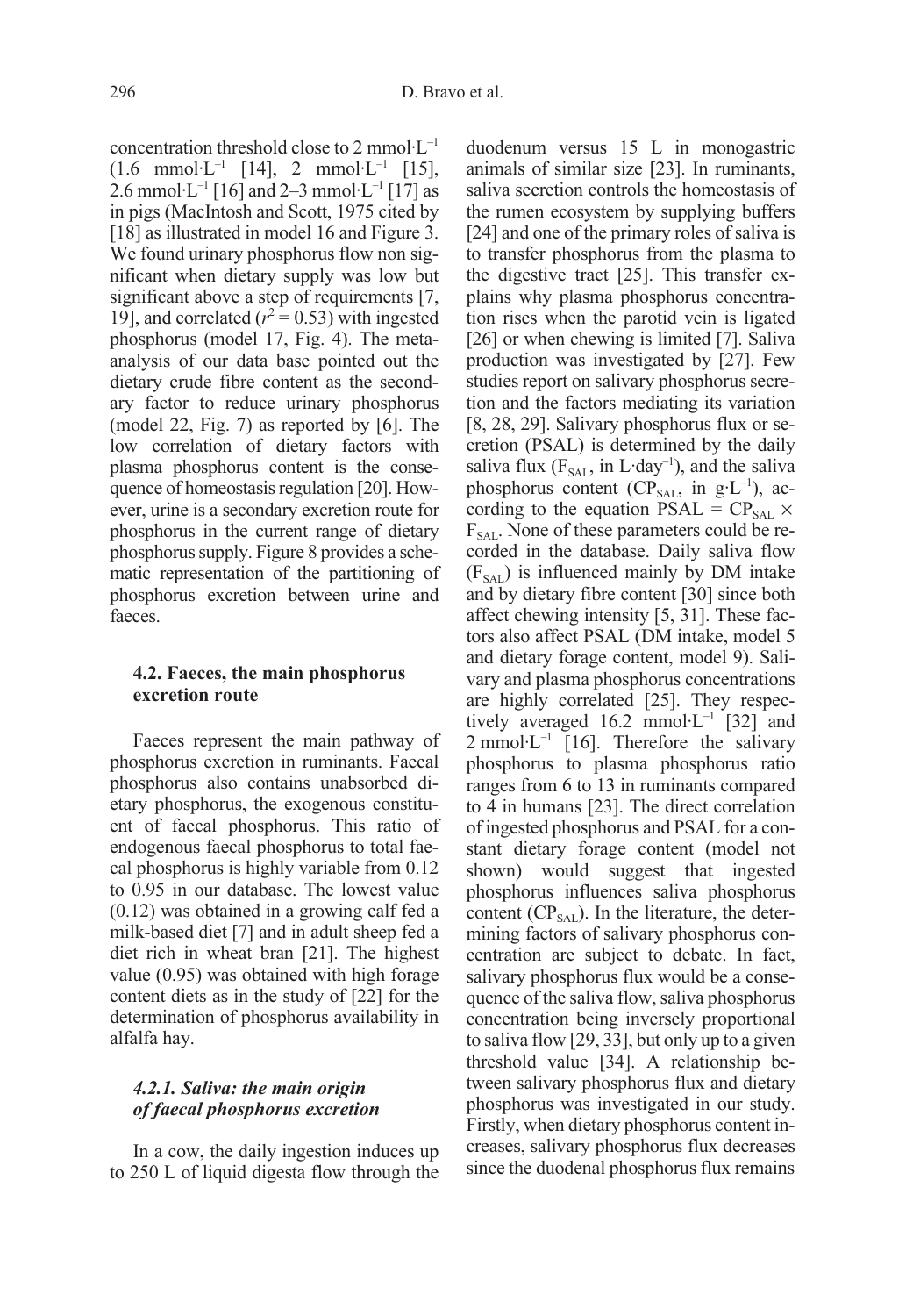unchanged in dairy cows [35]. Secondly, when dietary phosphorus content decreases, the ratio of salivary phosphorus content to plasma phosphorus content (phosphorus concentration capacity of the salivary glands) remains constant in sheep [36]. Both results would indicate the existence of a step value for ingested phosphorus. At a higher ingested phosphorus, the salivary phosphorus flux decreases [35]. For lower amounts of ingested phosphorus, the salivary phosphorus flux does not diminish [36], maintaining a sufficient phosphorus supply to the rumen microbes, as we previously underscored. [37] observed that over a phosphorus intake of 100 mg·kg $^{-1}$  of body weight, the salivary phosphorus flux is blocked at a maximum value. However, a possible level of saturation remains to be demonstrated [15]. Moreover, some authors believe that salivary phosphorus is not under homeostatic control [17].

#### 4.2.2. Faecal endogenous loss

## 4.2.2.1. The conventional approach to  $PFEC_{ENDO}$

It is widely held that endogenous faecal phosphorus is composed of unabsorbed salivary phosphorus. Saliva is the major contributor of endogenous faecal phosphorus (up to 0.80, [3]) since as much as  $200 \text{ mg} \cdot \text{h}^{-1}$ of phosphorus enters the rumen from the saliva compared to 50 mg in the omasum, 30 mg in the abomasum and 12 mg in the intestines from the other digestive secretions in a 35–40 kg sheep [38]. The difference in saliva secretion explains why pre-ruminants have 13 times less endogenous faecal phosphorus than adult ruminants [39]. The endogenous faecal phosphorus level was influenced by the same factors that modify salivary phosphorus secretion and the extent of phosphorus absorption, particularly the dietary factors such as DM intake (model 6, for  $PFEC_{ENDO}$  and model 5 for PSAL). In our database, no significant relationship between endogenous faecal phosphorus and dietary forages was observed in contrast with [31] but a significant relationship linked crude fibre content and the ratio of endogenous faecal phosphorus to total faecal phosphorus (models 12 and 13; [26, 28, 29]). The relationship between ingested phosphorus and endogenous faecal phosphorus (models 7 and 8) was observed previously [31, 40, 41]. Ingested phosphorus would affect endogenous faecal phosphorus at two levels, the concentration of salivary phosphorus and the extent of phosphorus absorption. The latter determines the partitioning between absorbed salivary phosphorus ( $P\text{ABS}_{\text{SAL}}$ ) and unabsorbed salivary phosphorus (PFEC<sub>ENDO</sub>).

### 4.2.2.2. Another approach to  $PFEC<sub>ENDO</sub>$

Conventionally, endogenous faecal phosphorus is separated into two compartments: an obligatory loss imposed by salivary secretion and a homeostatic adjustment portion dependent on the dietary phosphorus [5]. [41] assumed faecal endogenous phosphorus to be constituted by rumen microbe phosphorus that escapes solubilisation by post-rumen digestion. Unfortunately, because no information on faecal DM content  $(DM<sub>FEC</sub>, in g/day)$  was included in our database, we could not use Conrad's equation (1999), cited by [42] to estimate faecal microbial phosphorus (PFEC<sub>BACT</sub> =  $3.7 \times 10^{-3}$  $\times$  DM<sub>FEC</sub>). Endogenous faecal phosphorus would be separated into homeostatic phosphorus loss ( $PFEC_{HS}$ ) and rumen microbe phosphorus (PFEC $_{\text{BACT}}$ ). All factors stimulating microbial growth (eg., digestible organic matter) would increase phosphorus uptake by rumen microbes and consequently faecal endogenous phosphorus content (PFEC $_{\text{BACT}}$ ; [43]). Moreover, a relationship between the homeostatic portion of endogenous faecal phosphorus and plasma phosphorus would then be expected.

## 4.2.2.3. Calculation of the net maintenance phosphorus requirement

Better knowledge of the determining factors of endogenous faecal phosphorus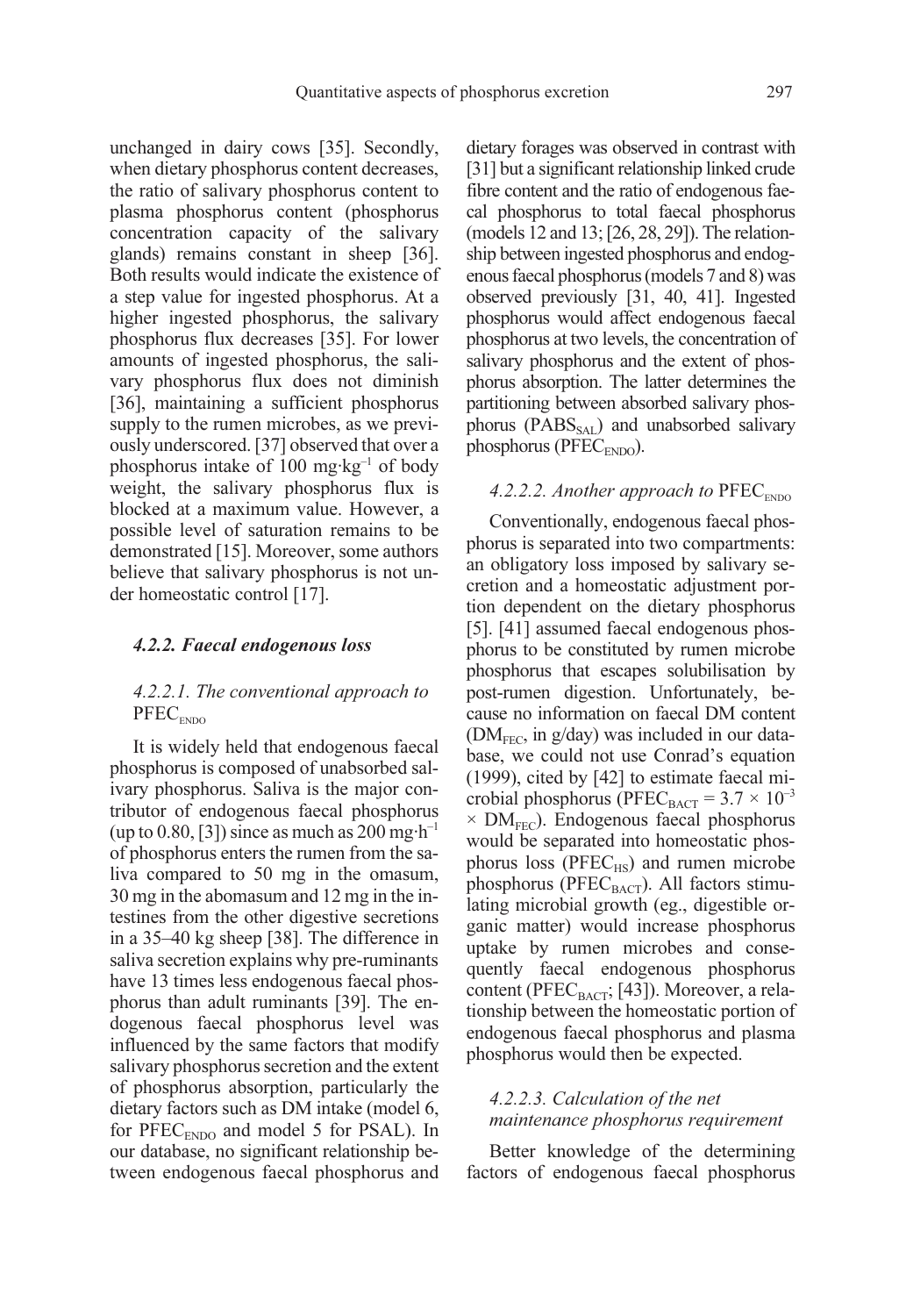excretion leads to a more precise calculation of the net phosphorus requirement for maintenance. The net phosphorus requirement for maintenance has been estimated based upon body weight [44], although different animals with the same weight ingest different amounts and types of feed. Precision was improved by predicting the net phosphorus requirement for maintenance according to DM intake [45]. As suggested in the alternate endogenous fecal phosphorus partitioning approach described above, additional precision would be possible by predicting the net phosphorus requirement for maintenance according to dietary composition, in particular according to factors influencing salivation and microbial uptake. [46] has already implemented the principle of such an approach by attributing a higher net phosphorus requirement for maintenance for forage-based than for concentrate-based diets. At present, it would be preferable to integrate the dietary characteristics to calculate the net phosphorus requirement for maintenance as suggested by the relatively high correlation coefficient of our model 13. As expressed recently by [45], more extensive experimental data would be useful to allow one to take these additional elements into account.

## 5. CONCLUSION

In ruminants, phosphorus homeostasis is assured at three levels: (i) primarily in the salivary glands by ruminant phosphorus excretion into the saliva, (ii) in the intestinal sites of phosphorus absorption by variable rates of absorption, and (iii) in the kidney by the alternative route of phosphorus excretion. Bone phosphorus also plays a role in phosphorus homeostasis but it was not studied in this paper.

The present review points out the dietary situations influencing phosphorus homeostasis. The modality and extent of endogenous phosphorus excretion in the faeces vary according to the dietary characteristics (such as fibre content). Knowing the endogenous faecal phosphorus value is important for the calculation of the phosphorus maintenance requirement. The quantitative models developed in this study, the putative contribution of rumen microbes to endogenous faecal phosphorus, and trials being carried out in several countries to decrease phosphorus pollution from animal husbandry might be able together to provide a mechanistic model that could improve the precision of the factorial method. Such an improvement would no doubt lead to better control of phosphorus pollution from ruminant livestock.

#### ACKNOWLEDGEMENTS

This work was partly supported by an ANRT grant (granted by the French Ministry of Education and Research).

#### **REFERENCES**

- [1] Tamminga S, Verstegen MWA. Implications of nutrition of animals on environmental pollution. Rec Adv Anim Nutr 1992, 113–130.
- [2] Bravo D, Sauvant D, Bogaert C, Meschy F. I. A bibliographic database for quantitative analysis of phosphorus flow in ruminants. Reprod Nutr Dev 2003, 43: 251–269.
- [3] Horst RL. Regulation of calcium and phosphorus homeostasis in the dairy cow. J Dairy Sci 1986, 69: 604–616.
- [4] Guéguen L. L'utilisation digestive réelle du phosphore du foin de luzerne pour le mouton mesurée à l'aide de 32P. Ann Biol Anim Bioch Biophys 1962, 2: 143–149.
- [5] Spiekers H, Brintrup R, Balmelli M, Pfeffer E. Influence of dry matter intake on faecal phosphorus losses in dairy cows fed rations low in phosphorus. J Anim Physiol a Anim Nutr 1993, 69: 37–43.
- [6] Scott D. Excretion of phosphorus and acid in the urine of sheep and calves fed either roughage or concentrate diets. Q J Exp Physiol 1972, 57: 379–392.
- [7] Challa J, Braithwaite GD. Phosphorus and calcium metabolism in growing calves with special emphasis on phosphorus homeostasis. 4. Studies on milk-fed calves given different amounts of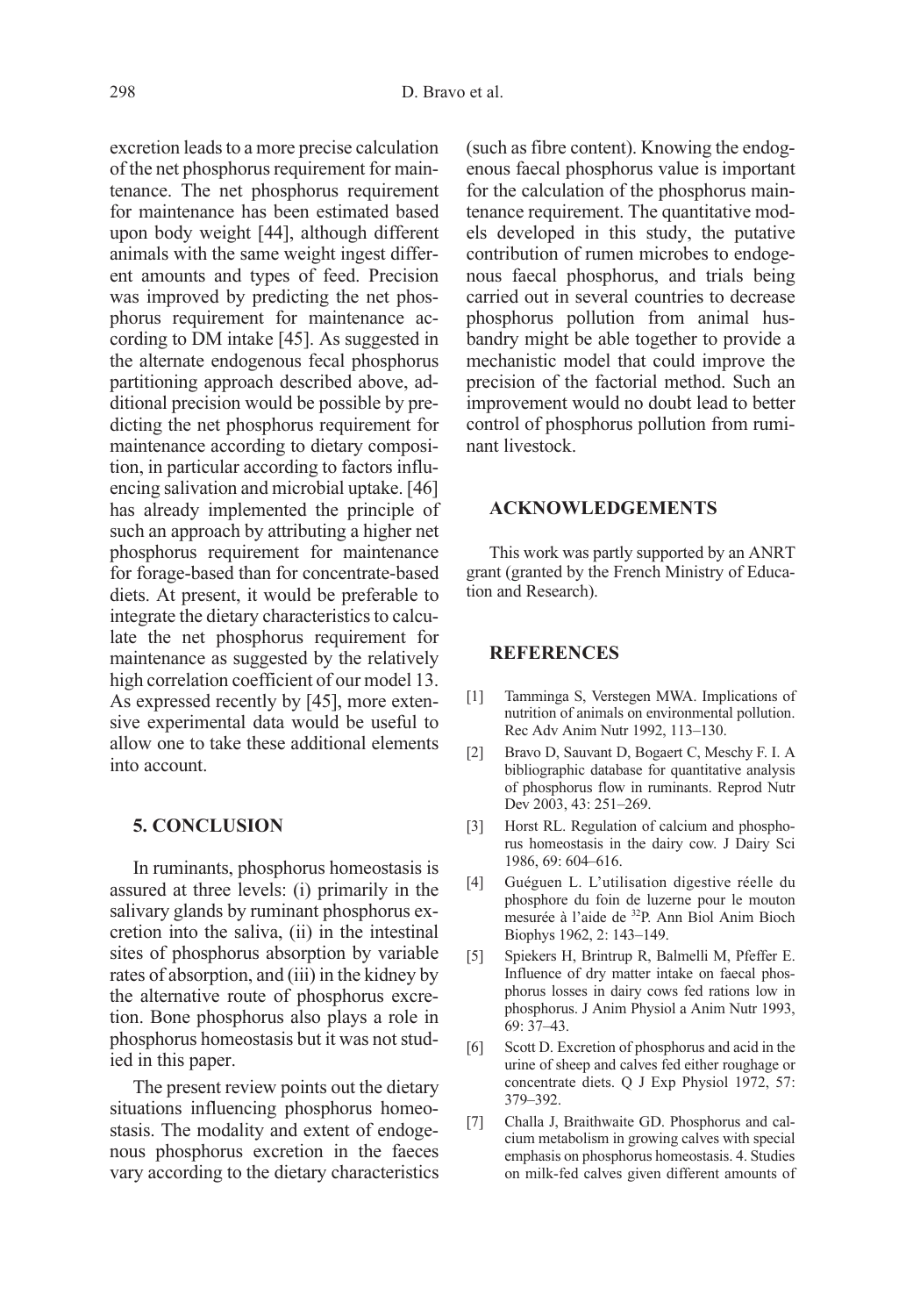dietary phosphorus but a constant intake of calcium. J Agric Sci 1989, 113: 285–289.

- [8] Scott D, Buchan W. The effects of feeding either roughage or concentrate diets on salivary phosphorus secretion, net intestinal phosphorus absorption and urinary phosphorus in the sheep. Q J Exp Physiol 1985, 70: 365–375.
- [9] Field AC, Woolliams JA. Genetic control of phosphorus metabolism in sheep. Can J Anim Sci 1984, 64: 232–233.
- [10] Field AC. Maintenance requirements of phosphorus and absorbability of dietary phosphorus in sheep. J Agric Sci 1983, 100: 231–233.
- [11] Braithwaite GD. The effect of a dose rate of 1-αhydroxycholecalciferol on calcium and phosphorus metabolism in sheep. Br J Nutr 1980, 44: 183–191.
- [12] Braithwaite GD. The effect of a dose rate of 1-αhydroxycholecalciferol on calcium and phosphorus metabolism in sheep. Br J Nutr 1980, 44: 183–191.
- [13] Bijvoet OLM, Reitsma PH. Phylogeny of renal phosphate transport in the Vertebrates. Adv Exp Med Biol 1976, 81: 41–54.
- [14] Ternouth JH, Bortolussi G, Coates DB, Hendricksen RE, McLean RW. The phosphorus requirements of growing cattle consuming forage diets. J Agric Sci 1996, 126: 503–510.
- [15] Challa J, Braithwaite GD. Phosphorus and calcium metabolism in growing calves with special emphasis on phosphorus homeostasis. 3. Studies of the effect of continuous intravenous infusion of different levels of phosphorus in ruminating calves receiving adequate dietary phosphorus. J Agric Sci 1988, 110: 591–595.
- [16] Care AD. The absorption of phosphate from the digestive tract of ruminant animals. Br Vet J 1994, 150: 197–205.
- [17] Challa J, Braithwaite GD. Phosphorus and calcium metabolism in growing calves with special emphasis on phosphorus metabolism. 2. Studies of the effect of different levels of phosphorus, infused abomasally, on phosphorus metabolism. J Agric Sci 1988, 110: 583–589.
- [18] Jongbloed AW. Phosphorus in the feeding of pig, Ph.D. thesis. University of Wageningen, The Netherlands, 1985.
- [19] Braithwaite GD. Calcium and phosphorus requirements of the ewe during pregnancy and lactation. 2- Phosphorus. Br J Nutr 1983, 50: 723–736.
- [20] Braithwaite GD. Studies on the absorption and retention of calcium and phosphorus by young and mature Ca-deficient sheep. Br J Nutr 1975, 34: 311–324.
- [21] Ellis LC, Tillman AD. Utilization of phytin phosphorus in wheat bran by sheep. J Anim Sci 1960, 50: 606–607.
- [22] Lofgreen GP, Kleiber M. The availability of the phosphorus in alfalfa hay. J Anim Sci 1953, 12: 366–371.
- [23] Compère R. L'alimentation en calcium et en phosphore et l'équilibre Ca-P de la ration. In: Duculot J (Ed), L'étude de l'équilibre phosphocalcique du régime basée sur les variations du métabolisme phosphoré, Les presses agronomiques de Gembloux, A.S.B.L., Gembloux, 1967. p 84–109.
- [24] Erdman RA. Dietary buffering requirements of the lactating cow: a review. J Dairy Sci 1988, 71: 3276–3266.
- [25] Challa J, Braithwaite GD. Phosphorus and calcium metabolism in growing calves with special emphasis on phosphorus homeostasis. 1. Studies of the effect of changes in the dietary phosphorus intake on phosphorus and calcium metabolism. J Agric Sci 1988, 10: 573–581.
- [26] Tomas FM, Somers M. Phosphorus homeostasis in sheep. I. Effects of ligation of parotid salivary ducts. Aust J Agric Res 1974, 25: 475–483.
- [27] Bayley CB. Saliva secretion and its relation to feeding in cattle. 3. The rate of secretion of mixed saliva in the cow during eating, with an estimate of the magnitude of the total daily secretion of mixed saliva. Br J Nutr 1961, 15: 443–451.
- [28] Scott D, Buchan W. Effect of reduction in phosphorus intake on salivary secretion and in duodenal digesta and dry-matter flow in sheep. J Agric Sci 1988, 110: 411–413.
- [29] Scott D, Buchan W. The effects of feeding pelleted diets made from either coarsely or finely ground hay on phosphorus balance and on the partition of phosphorus excretion between urine and faeces in the sheep. Q J Exp Physiol 1988, 73: 315–322.
- [30] Dijkstra J. Mathematical modelling and integration of rumen fermentation processes, Ph.D. thesis, Agricultural University, Wageningen, The Netherlands, 1993.
- [31] Guéguen L, Durand M. Utilisation des principaux éléments minéraux du maïs ensilé par le mouton en croissance. Ann Zootech 1976, 25: 543–549.
- [32] Ben-Ghedalia D, Tagari H, Zamwel S, Bondi A. Solubility and net exchange of calcium, magnesium and phosphorus in digesta flowing along the gut of the sheep. Br J Nutr 1975, 33: 87–94.
- [33] Scott D, Rajaratne AJ, Buchan W. Factors affecting faecal endogenous phosphorus loss in the sheep. J Agric Sci 1995, 124: 145–151.
- [34] Wadsworth JC, Cohen RDH. Phosphorus utilisation by ruminants. Rev Rural Sci 1976, 3: 143–153.
- [35] Khorasani GR, Janzen RA, McGill WB, Kennelly JJ. Site and extent of mineral